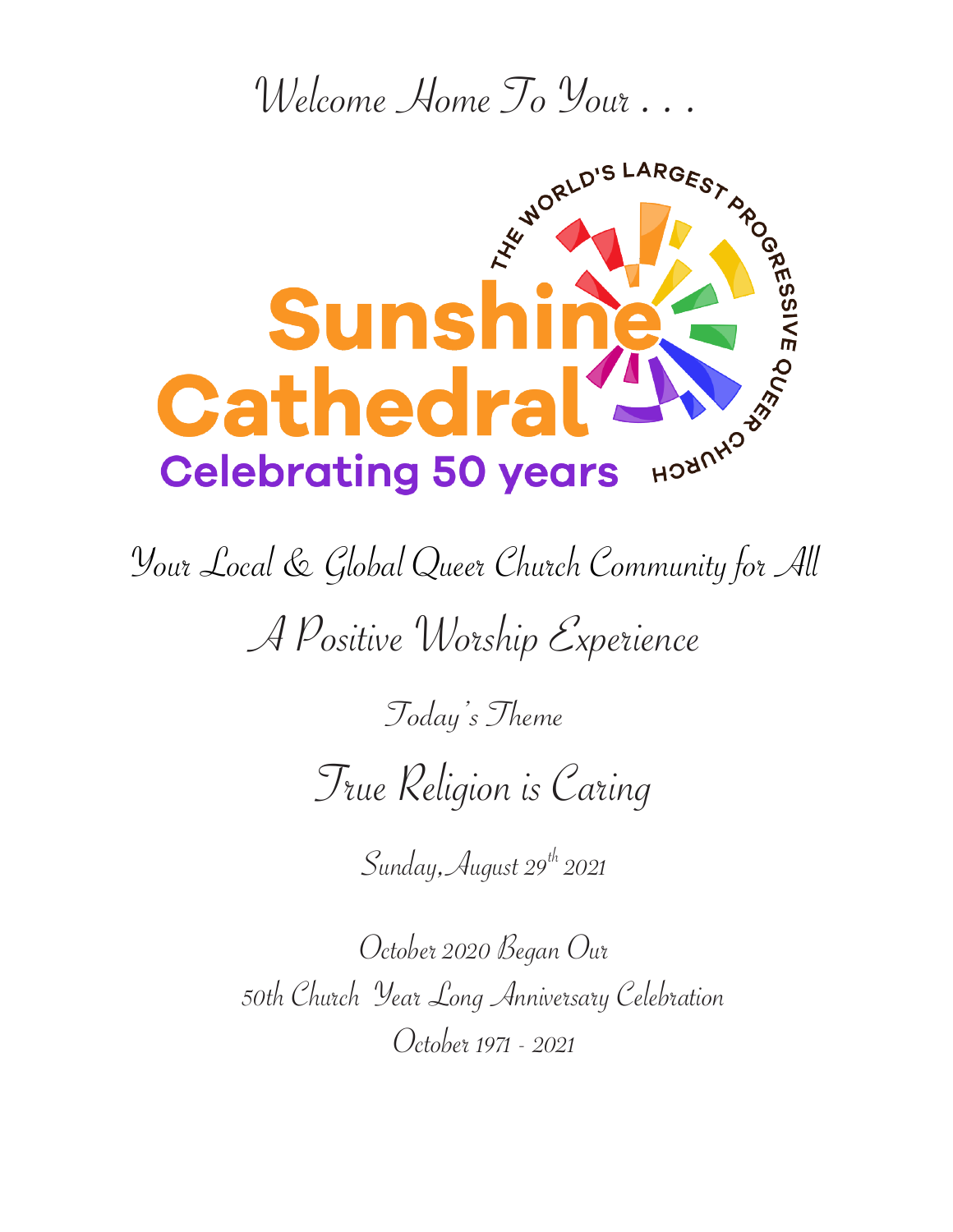### *Service of Gathering*

**Welcome** Rev Dr Anne Atwell

**Announcements** Rev Kevin Tisdol

# *Please rise as you are able.*

#### **Opening Affirmation**

*Sunshine Cathedral is a different kind of church where the past is past and the future has infinite possibilities.*

#### **The Call to Worship**

This is the day our God has made. *Let us rejoice and be glad in it.*

#### *Service of Praise*

#### **Processional Hymn** *Called as Partners in Christ's Service*

*Called as partners in Christ's service, called to ministries of grace, We respond with deep commitment fresh new lines of faith to trace.*

*May we learn the art of sharing, side by side and friend with friend, Equal partners in our caring to fulfill God's chosen end.*

*Christ's example, Christ's inspiring, Christ's clear call to work and worth, Let us follow, never faltering, reconciling folk on earth.*

*Men and women, richer, poorer, all. God's people, young and old, Blending human skills together gracious gifts from God unfold.*

*Thus new patterns of Christ's mission, in a small or global sense, Help us bear each other's burdens, breaking down each wall or fence.*

*Words of comfort, words of vision, words of challenge, said with care, Bring new power and strength for action, make us colleagues, free and fair.*

*So God grant us for tomorrow ways to order human life That surround each person's sorrow with a calm that conquers strife. Make us partners in our living, our compassion to increase. Messengers of faith, thus giving hope and confidence and peace.*

**The Decalogue Deacon Michael Karben** 

Let us recall the commandments by which we seek to live: *1. Worship nothing other than the omnipresent, eternal God.*

- *2. Do not try to confine God to any image.*
- *3. Do not use God's name in hurtful or hateful ways.*
- *4. Remember a day each week for worship and renewal.*
- *5. Honor your elders.*
- *6. Do not murder.*
- *7. Do not break sacred vows.*
- *8. Do not steal.*

*9. Do not bear false witness against anyone.* 

*10. Do not begrudge whatever good fortune your neighbor may enjoy.*

St. Paul taught that love is the fulfillment of the law. Jesus said that loving God and neighbor is the message of the law and the prophets. We keep the commandments when we live in love. May the world know us by how loving we are.

*Amen.* 

### **Sung Response** *Ubi Caritas*

*Ubi caritas et amore, ubi caritas Deus ibi est. Live in charity and steadfast love, live in charity; God will dwell with you.*

#### *Service of Proclamation*

#### **A Reading from the Epistle of James (1.17-27)**  Rev Marian Cavagnaro

Every generous act of giving, with every perfect gift, is from above, coming down from the Creator of lights, with whom there is no variation or shadow due to change.

In fulfillment of the divine purpose God gave us birth by the word of truth, so that we would become a kind of first fruits of creation.

You must understand this, my beloved: let everyone be quick to listen, slow to speak, slow to anger;

for your anger does not produce God's righteousness. Therefore rid yourselves of all sordidness and rank growth of wickedness, and welcome with meekness the implanted word that has the power to heal your souls.

But be doers of the word, and not merely hearers who deceive themselves.

For if any are hearers of the word and not doers, they are like those who look at themselves in a mirror;

for they look at themselves and, upon going away, immediately forget what they were like.

But those who look into the perfect law, the law of liberty, and persevere, being not hearers who forget but doers who act--they will be blessed in their doing.

If any think they are religious, and do not bridle their tongues but deceive their hearts, their religion is worthless.

Religion that is pure and undefiled before God, is this: to care for orphans and widows in their distress, and to keep oneself unstained by the world.

In these human words, God's voice is heard. *Thanks be to God.*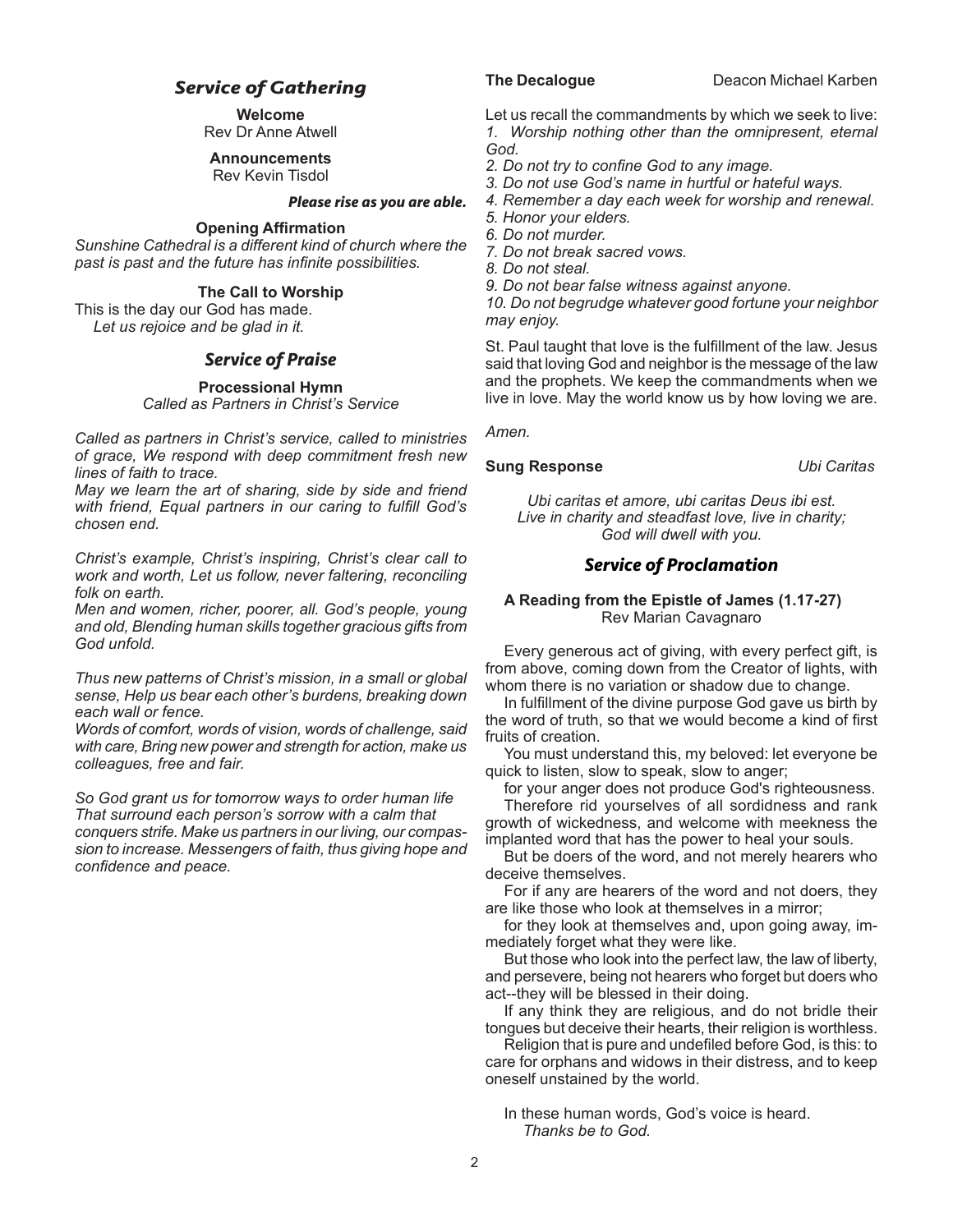*Gloria, Gloria, in excelsis Deo! Gloria, Gloria, alleluia, alleluia!*

#### *Please be seated.*

**The Anthem** *Count On Me* By Bruno Mars, Philip Lawrence, Ari Levine Performed By Sara Burns & Teresa Flores

**Homily** *True Religion is Caring* Rev Kevin Tisdol, Minister of Education Rev Dr Anne Atwell, Minister of Connections

| <b>Invitation to Prayer</b> | Please rise as you are able. |
|-----------------------------|------------------------------|
|-----------------------------|------------------------------|

**Song of Response** *Til the Storm Passes By*

*In the dark of the midnight, I have oft hid my face, while the storms howl above me, and there's no hiding place; 'Mid the crash of the thunder, precious One, hear my cry, keep me safe 'til the storm passes by.*

*Many times someone told me, there is no need to try, for there's no end of sorrow, there's no hope by and by. But I know God is with me, and tomorrow I'll rise where the storms never darken the skies.*

*'Til the storm passes over, 'til the thunder sounds no more, 'til the clouds roll forever from the sky, Hold me fast, let me stand in the hollow of your hand; keep me safe 'til the storm passes by.*

#### **Pastoral Prayer and Affirmations**

**Sign of Peace** *Light of God in Me*  (Tune: Woodworth ["Just As I Am"] Words: ©2012, Durrell Watkins)

 *Just as I am, I'm meant to be God is my life eternally And Love divine embraces me O Light of God in me…in me.*

*Just as I am I'm whole and free Love, hope and joy are all for me And Truth affirms my dignity O Light of God in me…in me.*

*Just as I am healed, prospered and blessed Grace frees me now from strife and stress and I receive Life's very best O Light of God in me…in me.*

### *Service of Sacraments*

**Sacrament of Sharing (Tithes & Offerings)** Rev Kevin Tisdol

#### **Stewardship Thought**

 "I am only one, but still I am one. I cannot do everything, but still I can do something. I will not refuse to do the something I can do." Helen Keller

#### **Offering Prayer**

*Divine Love, through me, blesses and multiplies all that I have, all that I give, and all that I receive. Thank you, God. Amen.*

**Offering Music** *All Good Gifts* By Stephen Schwartz Performed By Jessica Bianco Borbone

#### *Rise as you are able.*

**Doxology** *We Are An Offering*

*We lift our voices, we lift our hands, we lift our lives up to you, we are an offering.*

*God, use our voices, God, use our hands, God, use our lives, they are yours, we are an offering.*

*All that we have, all that we are, all that we hope to be we give to you, we give to you.*

*We lift our voices, we lift our hands, we lift our lives up to you, we are an offering; we are an offering.*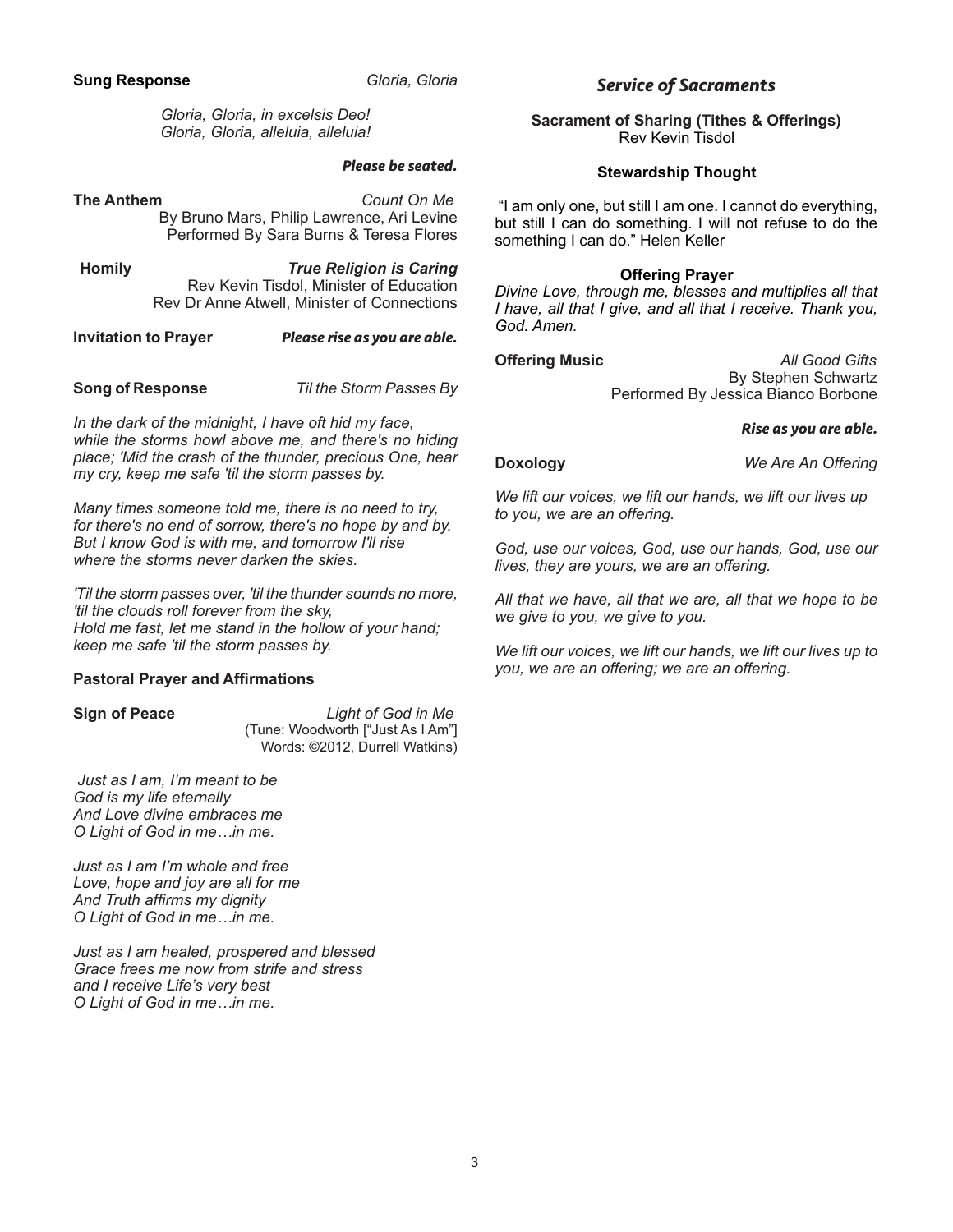## *Sacrament of Hospitality*

#### **Eucharistic Intentions** Rev Kevin Tisdol

#### **We Remember**

Raymond F. Leffler Warren Callahan<br>Donald Rau Ken Nadaud

Donald Rau 09/01/2014 Carl Greenamoyer 09/04/2003 08/29/1985 Orlando Diaz 09/02/2009<br>08/29/2009 Al LaMorges 09/02/2016 08/29/2009 Al LaMorges 09/02/2016<br>09/01/2014 Carl Greenamoyer 09/04/2003 09/02/1994 David Duncan 09/04/2013

**Prayer Chorus** *On Eagle's Wings* 

*And God will raise us up on eagle's wings, bear us on the breath of dawn, make us to shine like the sun, and hold us in the palm of God's hand.*

#### **Affirmation of Faith**  Rev Ren Bell

Our hearts are set on God's loving presence. Let us affirm our trust in God.

*I believe in God, the Good,*

*and in the message and mission of God's anointed prophet, Jesus the Wayshower*

*who was born of Mary,* 

*suffered under Pontius Pilate,*

*was executed for empowering the powerless and restoring the dignity of the marginalized,*

*and yet he lives in our hearts and ministry.*

*I believe in the omnipresent power of divine Love, in the Blessed Community,*

*in the sacred value of all people, and in life without end. Amen.*

**Song of Response** *In the Life of Omnipresence*

*In the life of Omnipresence do I dwell, 'tis above, around, within me, all is well; Life divine forever guiding all my ways, Life divine forever filling all my days.*

**Intercessions** Deacon Michael Karben

In faith we now pray:

For the Sunshine Cathedral's local congregation and global fellowship,

For those who have been entrusted to the care of our prayers,

For spiritual seekers,

For all who are distressed in mind, body, or estate,

For medical practitioners,

For first responders,

For leaders of nations,

For justice workers and peace makers,

For those who teach and those who learn.

*May they be filled with loving kindness. May they be well. May they be peaceful and at ease. May they be happy.*

And with people all over the world we pray, *May peace prevail on earth.*

These prayers we offer in the name of all helpers of humanity, and in the words of Jesus, we continue to pray,

#### **Model Prayer**

*Creator which art in heaven, hallowed be thy names. Thy kin-dom come, thy will be done on earth as it is in heaven. Give us this day our daily bread; and forgive us our debts as we forgive our debtors. And leave us not in temptation, but deliver us from evil. For thine is the kin-dom and the power and the glory, forever. Amen.*

#### *Please be seated.*

#### **The Lord's Supper**

**Sursum Corda Rev** Kevin Tisdol

God is with you. *And also with you.* Lift up your hearts. *We lift them to God.*

Let us give thanks to God.

*It is joyful to live in gratitude.*

It is right, good, and a joyful thing, always and everywhere to give thanks to you, Omnipresent, everlasting, all-loving God. Therefore, with angels and archangels, and with all the company of heaven, we give you praise and glory:

#### **Song** *Holy God, We Praise Your Name*

*Hark, the glad celestial hymn angel choirs around are raising; cherubim and seraphim, in unceasing chorus praising, fill the heavens with joys aflame: holy, holy is your name.*

#### **Words of Remembrance** Rev Marian Cavagnaro

Jesus, on the night he was betrayed, took a piece of bread, gave thanks to God, broke it, and said, "This is my body… When you share this bread,  $(+)$  remember me."

In the same way, after the supper he took the cup and said, "This cup is God's new covenant, set in motion in my life. Drink, and (+) remember me."

### **Song** *Eat This Bread*

*Eat this bread, drink this cup, come to me and never be hungry. Eat this bread, drink this cup, trust in me and you will not thirst.*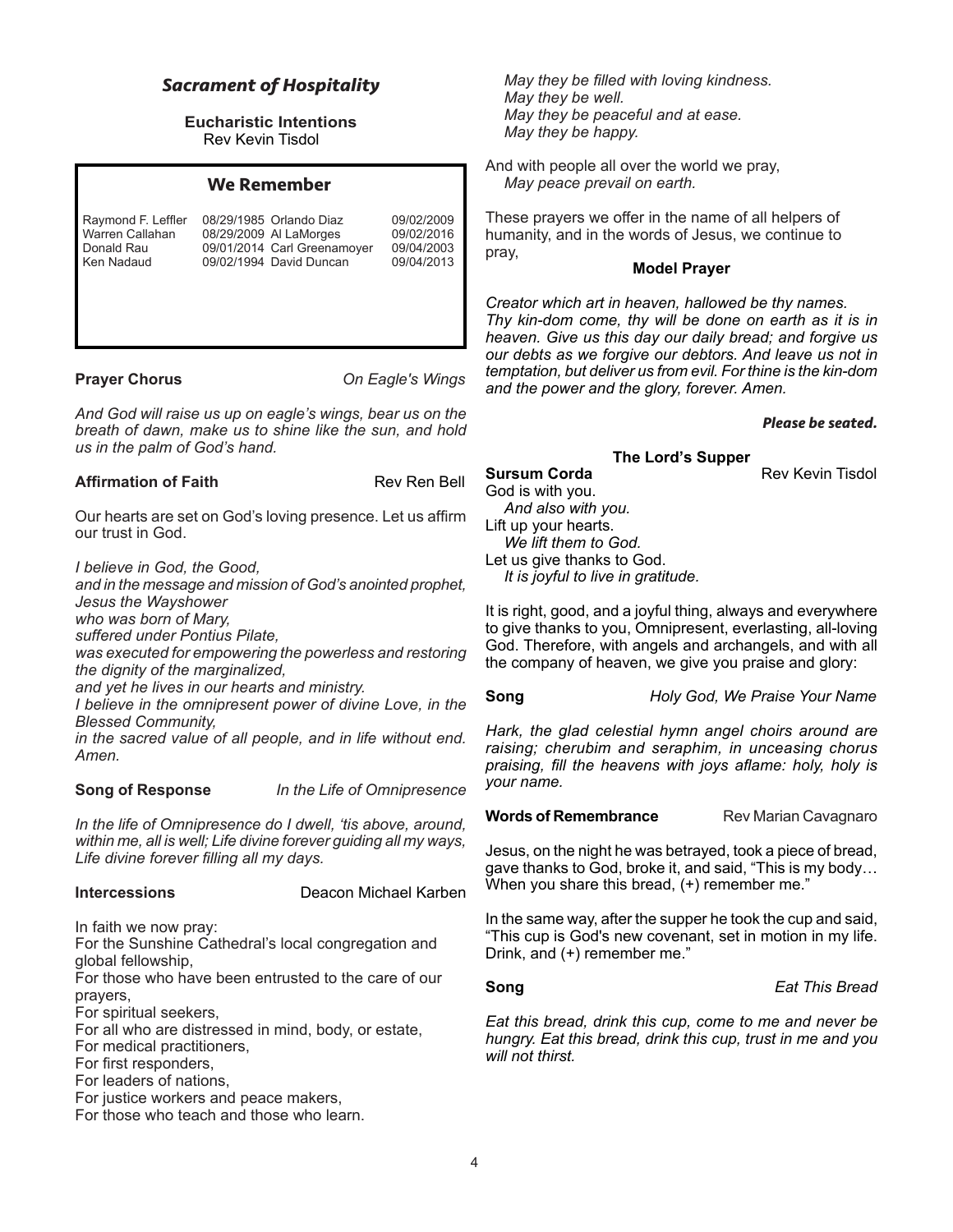| <b>Invitation to Communion</b>                                                                        | Rev Kevin Tisdol                                                                                                |                                                                                                                                                                                                                                    |
|-------------------------------------------------------------------------------------------------------|-----------------------------------------------------------------------------------------------------------------|------------------------------------------------------------------------------------------------------------------------------------------------------------------------------------------------------------------------------------|
| These are the gifts of God for all the people of God.<br>Thanks be to God.                            |                                                                                                                 | <b>SILENT HELPERS PRAYER MINISTRY</b><br>Please hold these in the power of loving prayer:                                                                                                                                          |
|                                                                                                       | <b>Communion is Shared</b>                                                                                      | Centering Thought: "I am so afraid today, [God]. As I                                                                                                                                                                              |
| <b>Communion Song</b>                                                                                 | <b>Bless Us All</b>                                                                                             | sit here, I think of all the things that can happen to me. I<br>think of being alone I am afraid of becoming dependent                                                                                                             |
| Bless us all who gather here<br>The loving family I hold dear<br>No place on Earth compares with home |                                                                                                                 | on othersMy mind creates all sorts of ghosts to haunt<br>meHelp me, [God], to conquer these fears."                                                                                                                                |
| And every path will bring me back from where I roam                                                   |                                                                                                                 | REMEMBER, MY CHILD, WHEN YOU FEEL YOU MAY<br>NOT HAVE THE STRENGTH LEFT TO CONQUER ALL                                                                                                                                             |
| Bless us all, that as we live<br>We always comfort and forgive<br>We have so much that we can share   |                                                                                                                 | THE FEARS THAT SEEM TO CREEP IN, THAT I AM<br>HERE WITH YOU.                                                                                                                                                                       |
| With those in need we see around us everywhere                                                        |                                                                                                                 | Psalm 27: The Lord is my light and my salvation.                                                                                                                                                                                   |
| Let us always love each other<br>Lead us to the light<br>Let us hear the voice of reason              |                                                                                                                 | Anne Kunath                                                                                                                                                                                                                        |
| Singing in the night                                                                                  |                                                                                                                 | We pray for the following $\sim$ Mary B.; Lynne & family;                                                                                                                                                                          |
| Let us run from anger                                                                                 |                                                                                                                 | Lynda P.; Billy; Luanne; Terri; Anon.; David; Christine;                                                                                                                                                                           |
| And catch us when we fall                                                                             |                                                                                                                 | Victor; Michelle; Robert B.; Christina H.; Lee B.; John                                                                                                                                                                            |
| Teach us in our dreams<br>And please, yes please bless us one and all                                 |                                                                                                                 | O.; JW; Suzanne G.; Marsha S-P; Elijah; AGW; MLF;                                                                                                                                                                                  |
| Bless us all with playful years                                                                       |                                                                                                                 | Mama Sarah; Sloan & Sadie; Jere; Barbara; Walt;                                                                                                                                                                                    |
| With noisy games and joyful tears                                                                     |                                                                                                                 | Nancy; DonnaChristine; Mary and those on her heart;<br>Gary M. (of blessed memory); Mrs. H. (of blessed                                                                                                                            |
| We reach for you and we stand tall                                                                    |                                                                                                                 | memory); Philip; KK; James; John; Frieda; Andrea; Chris                                                                                                                                                                            |
| And in our prayers and dreams we ask you                                                              |                                                                                                                 | M.; Scott O.; Shaundra S.; Leeanna B.; Merrily B.; JL;                                                                                                                                                                             |
| <b>Bless us all</b><br>We reach for you and we stand tall                                             |                                                                                                                 | Thomas B.; Michelle; Lewis Family; Jimmy C.; James                                                                                                                                                                                 |
| And in our prayers and dreams we ask you                                                              |                                                                                                                 | P.; Joey P.; Elo C.; Deborah; Lauren; Amy; Joe; Doreen;                                                                                                                                                                            |
| Bless us all.                                                                                         |                                                                                                                 | Kim; Karyn C.; Lenni; Ryan's dad; Claudia G.; Michelle;                                                                                                                                                                            |
|                                                                                                       | <b>Rev Dr Anne Atwell</b>                                                                                       | Keith M.; Janitza & Manuel; David V.; Steve V.; Rick                                                                                                                                                                               |
| <b>Prayer of Thanksgiving</b>                                                                         |                                                                                                                 | W.; Kathy & Alan; Bev & Mike; David; Cynthia; jOhn K.;                                                                                                                                                                             |
|                                                                                                       | <b>Noisy Offering</b><br>Supports our Live Broadcast and Food Sharing Ministries                                | Michell; Eileen; Diane; Jackie; Malissia & Fonz; Brad;<br>Mary B. & friends & family; Marilyn; Roberta's friend;<br>Maureen; Laurie; Laurie's friend; Natasha; Melissa;<br>Gary; Leslie; Ken; Anon; Mary B. & family; Beverly B.;  |
|                                                                                                       | Please rise as you are able.                                                                                    | Vinny; Fred; Guillermo; N.; Rufus; Barbara; Rick (of<br>blessed memory); Charlie; Rozen; Mark; Nana; Mark                                                                                                                          |
| The Prayer of Protection                                                                              |                                                                                                                 | L.; Lindsley S.; Anne H.; Kathy K.; Elaite J.; Michael<br>D.; Herb C.; Roy T.; Micki; Steve M.; Lewis Family; Bill                                                                                                                 |
| watches over us. Wherever we are, God is.                                                             | The light of God surrounds us; the love of God enfolds us.<br>The power of God protects us; the presence of God | K.; Kyle H.; Shawna; all who have been burdened by<br>the pandemic; those in nursing care and assisted living<br>facilities; LGBTQ+ communities; Troy P.; Global Justice<br>Institute; DSFI; the ministries of Sunshine Cathedral; |
| <b>Benediction</b>                                                                                    | <b>Rev Dr Anne Atwell</b>                                                                                       | members & friends of Sunshine Cathedral; all who are<br>part of the Sunshine Cathedral Global Fellowship                                                                                                                           |
| <b>Final Song</b>                                                                                     | <b>Higher Love</b>                                                                                              |                                                                                                                                                                                                                                    |
|                                                                                                       | Commissioning                                                                                                   | LET US PRAY - God, please banish our fears. Give us                                                                                                                                                                                |
| One: Our worship has ended. Let our service begin!                                                    |                                                                                                                 | strength, hope, courage, peace, and joy. Minister to our<br>every need. And continuously bless all who have been                                                                                                                   |
| All: Thanks be to God!                                                                                |                                                                                                                 | entrusted to the care of our prayers. By faith we call it                                                                                                                                                                          |
|                                                                                                       |                                                                                                                 | done, Amen.                                                                                                                                                                                                                        |
| <b>Postlude</b>                                                                                       | Ms Barbara Ramcharitar                                                                                          | <b>REMEMBER:</b> Prayers can be submitted via Sunshine                                                                                                                                                                             |
|                                                                                                       |                                                                                                                 | Cathedral.org or by emailing any SC clergyperson.<br>You can hear a prayer at anytime by calling 954.462.2004<br>(press $6$ ).                                                                                                     |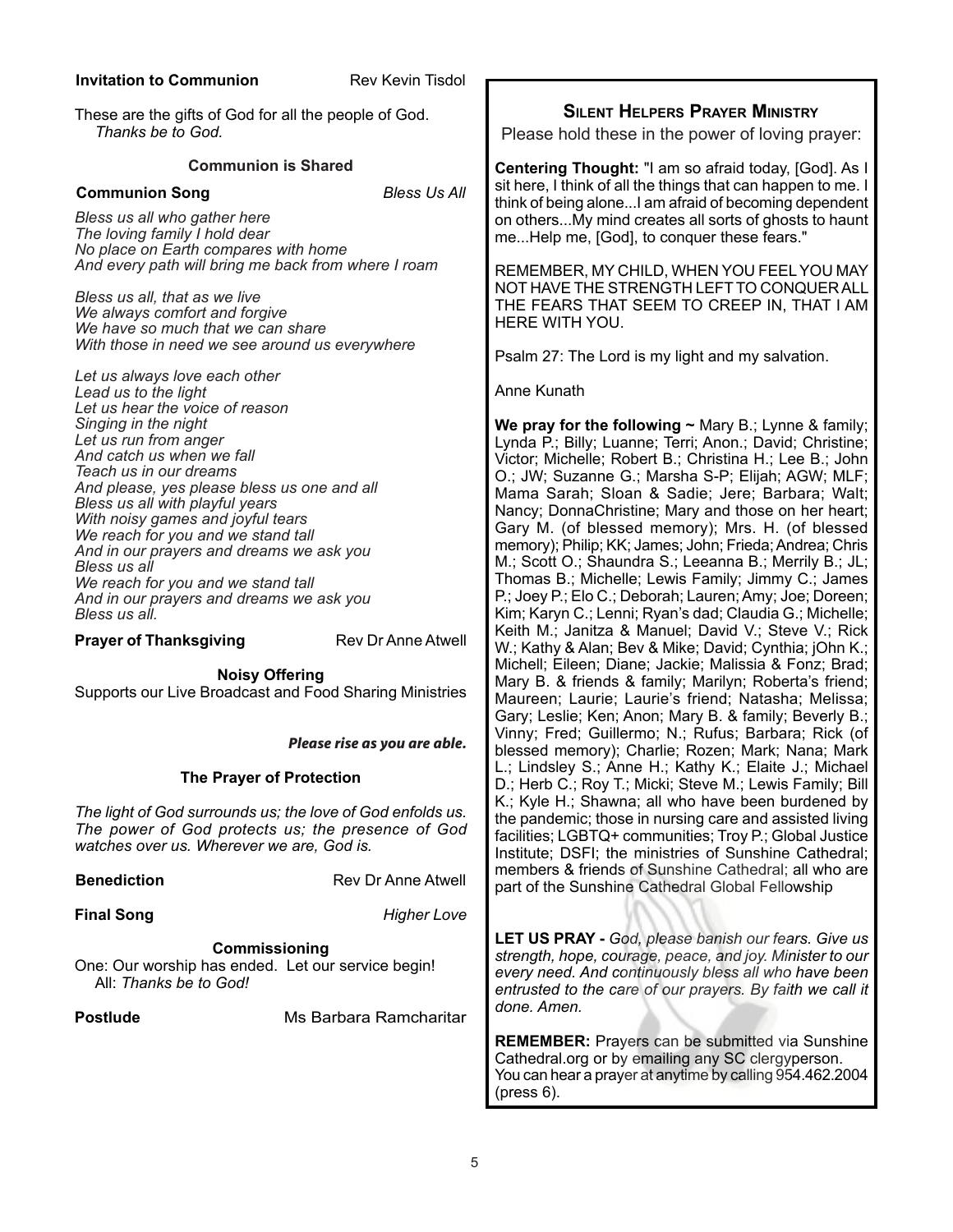SunBurst News

**MASKS FOR WORSHIP** – we are asking people to wear masks for worship at Sunshine Cathedral. We hope everyone is vaccinated and will be following up with booster shots, and in addition, we'll continue to mask for the time being. Stay safe and be well.

**LOAVES & FISHES** - Next Sunday. On the first Sunday of the month just bring non-perishable food items to help us combat food insecurity in our community.

**HELP NEEDED** – We need more help with running worship slides. Those who wish to learn how to operate lights for worship are also needed. Training is provided and one need only be scheduled once every few weeks. It's a great help if you are available for both 9 am and 10:30 services on a given Sunday, but you can volunteer for just one time slot. For more information or to schedule a training on slides or lights, contact Rev. Dr. Robert Griffin (robert@) sunshinecathedral.org).

**GLOBAL FELLOWSHIP** - If you don't live in the Fort Lauderdale area but are finding Sunshine Cathedral to be a primary source of spiritual enrichment in your life, we invite you to consider joining the Sunshine Cathedral Global Fellowship. You can learn about how you can become part of the Sunshine Cathedral Global Fellowship by visiting SunshineCathedral.org

**THANKSGIVING HARVEST CAMPAIGN** - Sunshine Cathedral's annual Thanksgiving Harvest Campaign began Aug 15 and will last until November 21. We ask that you give \$99 above and beyond your regular financial gifts to the ministries of Sunshine Cathedral and to make that easy, we simply put aside one dollar per day for 99 days. Fill out a Harvest Campaign card. You can dedicate your gifts in the name of something or someone for which you are grateful. Thank you for your generous support.

**BACK TO SCHOOL** – In July and August we are invited to donate backpacks filled with school supplies to give to children returning to school in the Fall. This program is being offered in partnership with SunServe. Thank you for helping children prepare for a new year of learning and growing. For more information, please contact Rev. Dr. Robert Griffin (robert@sunshinecathedral.org).

**CHRISTIANS & COCKTAILS** - Join us on Mondays for Christians & Cocktails (6 pm EASTERN, Facebook) where a panel of lay and clergy leaders discuss religious questions asked by viewers. No question is off limits.

**MIDDAY PRAYER** - Pray with us daily at Noon EASTERN on Facebook. Staff clergy rotate Monday – Saturday to lead us in prayer.

**THE HOLY LAND** - Join us for a once in a lifetime group trip to Israel. Experience the rich diversity of this amazing country, from historic sights of Jerusalem to the vibrant Mediterranean city of Tel Aviv with a group of like-minded travelers. May 21 - 28, 2022 #OUTstanding Travel For more information email Pkcordell@gmail.com

**GLOBAL FELLOWSHIP TRAVEL PROGRAM**: Italy - Sunshine Cathedral's Global Fellowship program is going on its first trip where global/online friends, partners and members along with local congregants can meet in person for a fun trip to Italy. This first class trip includes 4-star hotels in Rome and Tuscany, breakfast and dinner daily, and trip insurance all for about \$1800 (\$1 deposit and \$99 monthly installments). Join more than 60 global fellow congregants already scheduled to join us. Space is limited. https://happeningout.travel/sunshine

**OUR SUNDAY BROADCAST** is made possible by Happening Out Television Network and donors who support our televised ministry. HOUT TV is housed at Sunshine Cathedral Square.

#### *Thank you Broadcast Donors Live Broadcast Goal: \$15K raised \$8,416.00*

Rev Dr Anne Atwell & Amy Walker, Arthur Wenzel, Bill Spinosa & Frank Molan, Rev Cindy Lippert, Dennis McWilliams & Victor Ramos, Rev Dr Durrell Watkins & Rev Dr Robert Griffin, Gary Grieve & Patrick McGeachen, Glenn Lengyel, Joe Osborne, Linda Edin and Deacon Lydya Chapman, Rev Lynda Pantoja & Rev Margarita Rodriguez, Mark Messinger & Scott Schwab, Mark Nogal, Rev Marian Cavagnaro, Melody Fiore, Mary Tullo & Karen Dougherty, Michael Karban, Michael Manning & Andre Caetano, Michael Soderman, Patrick Abad, Peter Cinelli, MD, Phil Cordell, Richard Schwarz & Tom Massey, Robert Woodman, Sara & Phillip Burns, Steve Laskin Deacon Suzanne Gallagher, EdD

### **SAINTS OF THE WEEK**

**August 30: Louise Hay** (1926 – 2017) – Louise had a difficult start to life. She was abused as a child, dropped out of high school, became a model and married a successful business man, but 14 years later he left her for another woman. It wasn't until she was in her 40s that she discovered the Science of Mind philosophy and studied to become first a Religious Science Practitioner and then a minister. She survived cancer and became a writer, painter, motivational speaker, and publisher. Love, forgiveness, and affirmations were her trademark tools for healing and transformation. Her career as a spiritual leader lasted almost 50 years wherein she gave people hope and courage to face the difficulties in life. At the outbreak of the AIDS crisis, she started "The Hayride", a popular support group for people diagnosed with a disease that at that time had no treatment. After a long and fascinating life, Louise made her transition about two months before her 91st birthday.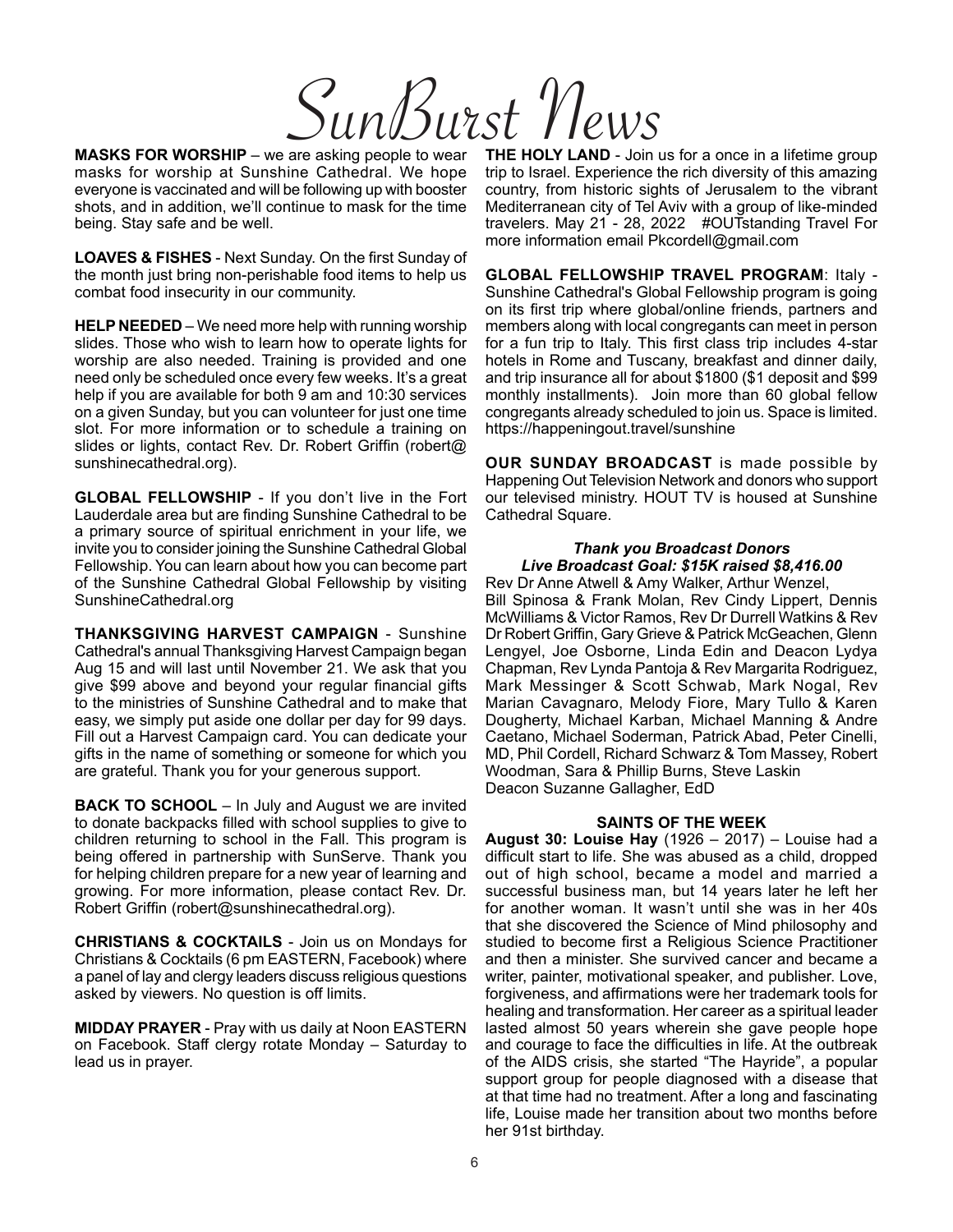**August 31: Aidan of Lindisfarne** (590-651) - Irish monk credited with restoring Christianity to Northumbria. He founded a cathedral on the island of Lindisfarne and served as its first bishop. He is known as the Apostle of Northumbria.

**September 1: Socrates** (469 – 399 BCE) - believed in the mind/body connection. He said, "One ought not to attempt to cure the body without the soul." He also believed in the continuity of life beyond the death of the body. Rather than focusing on the Greek gods of his time, Socrates believed in tending to an "Inner Voice." He was executed (by poison), but said, "You can kill my body, but you cannot kill me." The story of a noble teacher who is executed but who cannot stay dead is also found, of course, in the Christian gospels! Plato  $(427 - 347$  BCE) - taught that there was a definite energy that emerged out of the cosmic nothingness of "mind." He suggested that this energy was the product of thought and it resulted in ideas which precede manifest form. In fact, Plato believed ideas were the source of life, purpose, and meaning. He believed souls (self-aware consciousness) pre-existed before their human incarnation and that they came to this life with prior knowledge. He believed that everything existed in relation to its resemblance to a Universal Form.

**Aristotle** (384 – 322 BCE) - believed the universe is governed by [spiritual] law. He defined God as "the first cause and the final cause of all being." Believing in the perfection of God, Aristotle also believed that everything in the world aspires to share in that divine perfection.

**Philo** (circa 20 BCE – 50 CE) taught that it is our duty to offer love and kindness towards others. He seemed to be able to harmonize Plato's philosophy with teachings of the Hebrew scriptures. He often read the scriptures allegorically rather than literally. He believed that God directs all activity through the Logos (the power of Ideas, Reason, Wisdom).

**September 2: Emma Curtis Hopkins** (1849 – 1925) - a student of Mary Baker Eddy's and for a time an editor for the Christian Science Journal, Emma and Mrs. Eddy eventually had a parting of the ways. Emma started her own seminary in Chicago and taught students who would became the greats of New Thought, including: Helen Wilmans, Myrtle and Charles Fillmore, a Mrs. Bingham (who introduced metaphysical healing to the Brooks sisters), Annie Rix Militiz, and briefly late in her life, Ernest Holmes. Because of her influence over the founders of so many New Thought groups, ECH is often called, "the Teacher of Teachers."

**September 3: Samuel Checote** (d. 1884)—Creek Chief and preacher. Checote was born in present-day Alabama and attended mission schools as a child. After the Creek nation was forced to move west of the Mississippi tensions led to the banning of Christian preaching. Checote refused to abandon his faith and interceded with the chief to lift the ban. A Creek Methodist district was established. Checote became a lay preacher, and worked to have the bible and many hymns translated into Creek. He was elected chief three times, and worked tirelessly to overcome racial and

### cultural differences.

#### *Thank you Summer Club Donors Summer Club* **Goal: \$15K raised \$8,441.01**

Allan Dewes & Austin Lee, Rev Dr Anne Atwell & Amy Walker, Barbara Ramcharitar, Bob McCormick & Bary Clifton, Brad Sterl & Tedd Davis, Rev Dr Durrell Watkins & Rev Dr Robert Griffin, Deacon Edward Huckemeyer, Gary Grieve & Patrick McGeachen, Glen Lengyel, James Burke, James McDaniel, Joanne Simon, Joe Osborne, John Kent, John Schaufelberger, Jonny Altobell & Penny Sanfilippo, Keith Muller & Stephen Plescia, Rev Kevin Tisdol & Michael Mitchell, Linda Edin & Deacon Lydya Chapman, Rev Lynda Pantoja & Rev Margarita Rodriguez Marc Dickerman, Rev Marian Cavagnaro, Mark Lubold & Rodney Bolton, Mark Messinger & Scott Schwab, Mark Nogal, Mary Tullo & Karen Dougherty, Mary & Tom Fedoration, Melody Fiore, Michael E Brady, Michael Karban Michael Manning & Andre Caetano, Michael Moore, Michael Soderman, Michael Spatz, Peter Sheridan & Enrique Blanco, Philip Cordell, Philip McChesney & Joel Scinto, Richard Schwarz & Tom Massey, Richard Brown Robert Woodman, Dr Rozen Patterson & Judy Boles, Rudy Molinet & Jeff Shearer, Steven McGehee, Deacon Jean Johnson & Norma Wingo, Victor Ramos & Dennis McWilliams, Wade Boyles & Jeff Hays, William Bryan & Juan Martinez

# *Sunshine Cathedral Weekly Financial Information*

#### *Financial Data Snapshot from22 August*

| <b>Weekly Generosity Income Needed</b>                                                                                                                           | \$10,797.56           |
|------------------------------------------------------------------------------------------------------------------------------------------------------------------|-----------------------|
| Generosity Income Received                                                                                                                                       | \$6,613.91            |
| Our Abundance and/or (Need)                                                                                                                                      | (\$4,183.65)          |
| Per Capita Giving                                                                                                                                                | \$26.76               |
| <b>Worship Services</b><br><b>Online Virtual Resourcing</b><br>Food Sharing Ministry - Total Reached<br>Detailed information located at<br>SunshineCathedral.org | 143<br>106,144<br>559 |

### *Donating to Sunshine Cathedral*

*Venmo or CashApp Venmo - @SunshineCathedral CashApp - \$SunshineCathedral Text to Give - 954.399.7333*



Sunshine Cathedral **B** Scan to pay \$SunshineCathedral



venma